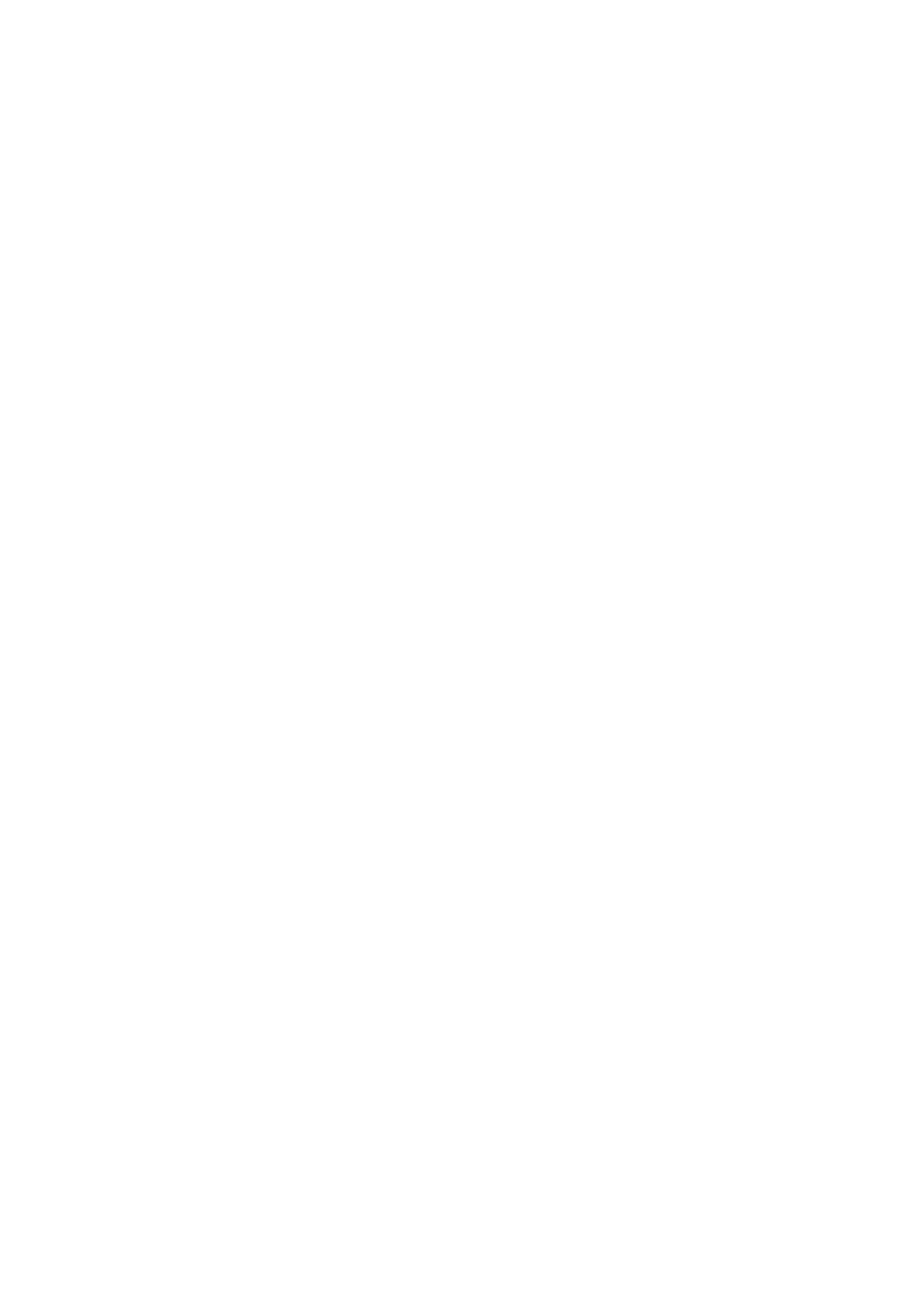Western Australia

# **Registration of Deeds Regulations 2004**

## **Contents**

| 1. | Citation                                              |   |
|----|-------------------------------------------------------|---|
| 2. | Commencement                                          |   |
| 3. | Terms used                                            |   |
| 4. | Memorials for registration, requirements for etc.     |   |
| 5. | Fees $(Sch. 1)$                                       | 2 |
|    | Schedule $1$ — Fees to be charged by<br>the Registrar |   |
|    | Division $1$ — Registrations                          |   |
|    | Division $2$ — Reproduction of documents              |   |
|    | Division 3 - Miscellaneous                            |   |
|    | <b>Notes</b>                                          |   |
|    | Compilation table                                     | 5 |
|    |                                                       |   |
|    | <b>Defined terms</b>                                  |   |
|    |                                                       |   |

As at 01 Jul 2021 Version 02-m0-00 Page i Published on www.legislation.wa.gov.au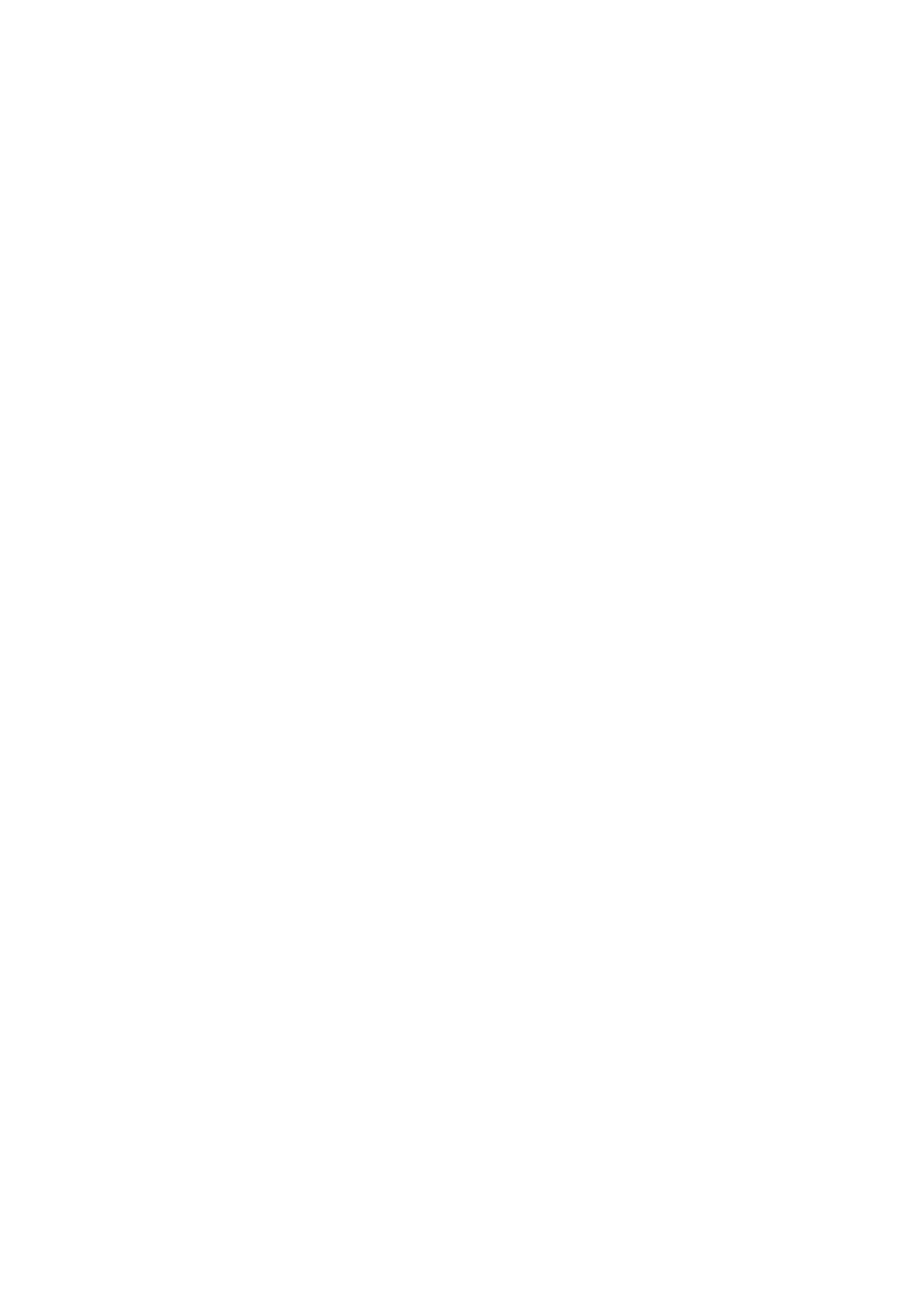Registration of Deeds Act 1856

## **Registration of Deeds Regulations 2004**

### **1. Citation**

These regulations may be cited as the *Registration of Deeds Regulations 2004*.

## **2. Commencement**

These regulations come into operation on 6 September 2004.

### **3. Terms used**

In these regulations, unless the context requires otherwise *memorial* means any judgment, deed, will, conveyance or instrument presented for registration;

*Registrar* means the Registrar of Deeds and Transfers.

## **4. Memorials for registration, requirements for etc.**

- (1) Every memorial presented for registration is to
	- (a) be prepared on good quality paper approved by the Registrar and having the dimensions of 210 mm by 297 mm;
	- (b) be clearly and legibly handwritten in ink, printed or typewritten;
	- (c) have a binding margin on each page of 51 mm free of written, printed or typewritten matter with the binding margin on the left hand side of the face sheet and on a corresponding side for all subsequent sheets;
	- (d) have all writing, printing, type or other matter appearing on the memorial of sufficient strength to bear photographic reproduction.

As at 01 Jul 2021 Version 02-m0-00 Page 1 Published on www.legislation.wa.gov.au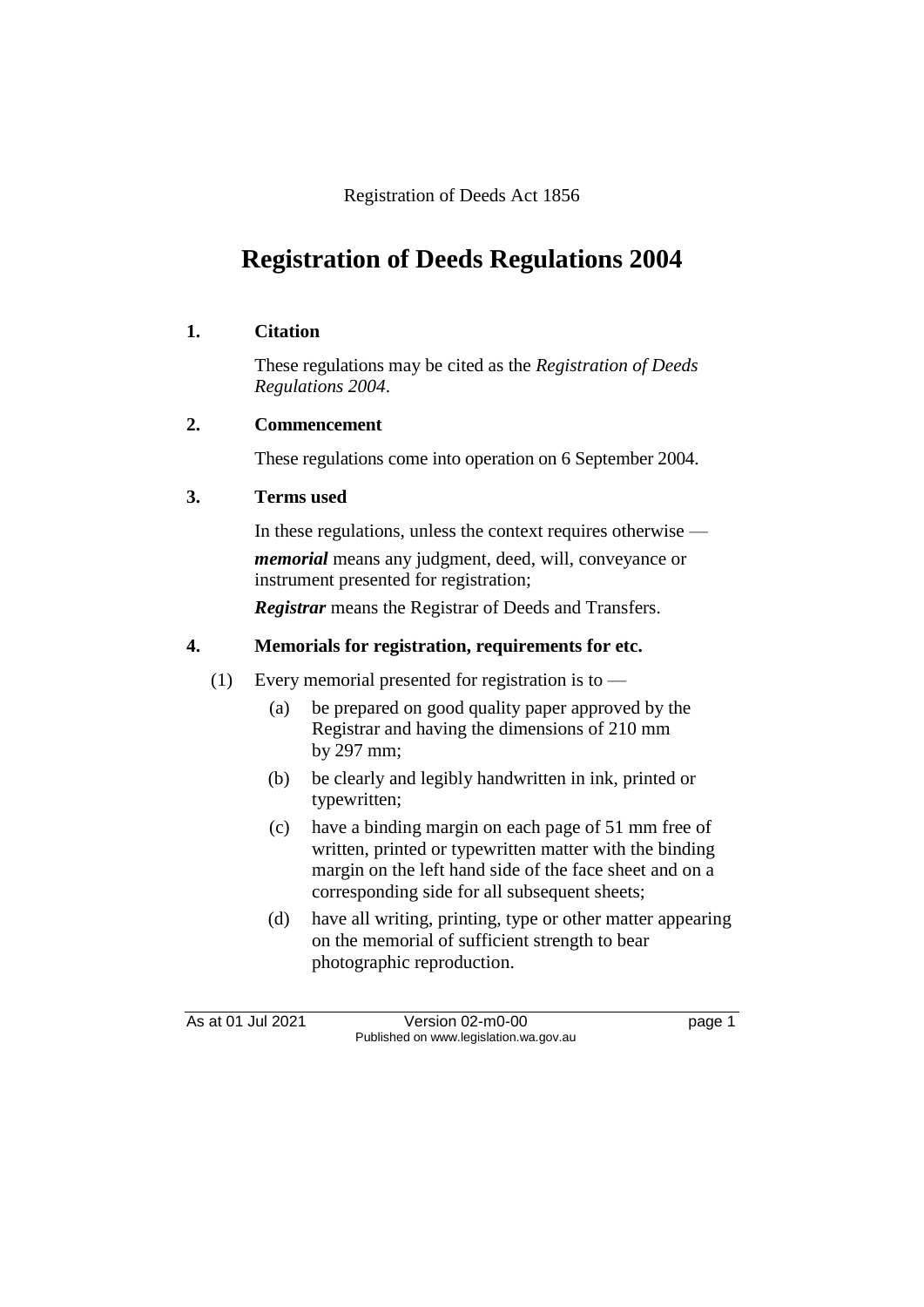not comply with this regulation.

(2) The Registrar may reject for registration a memorial which does

*[Regulation 4 amended: Gazette 7 Jul 2006 p. 2512.]*

page 2 Version 02-m0-00 As at 01 Jul 2021 Published on www.legislation.wa.gov.au

**5. Fees (Sch. 1)** The fees to be charged by the Registrar are set out in Schedule 1.

*[6. Omitted under the Reprints Act 1984 s. 7(4)(f).]*

**r. 5**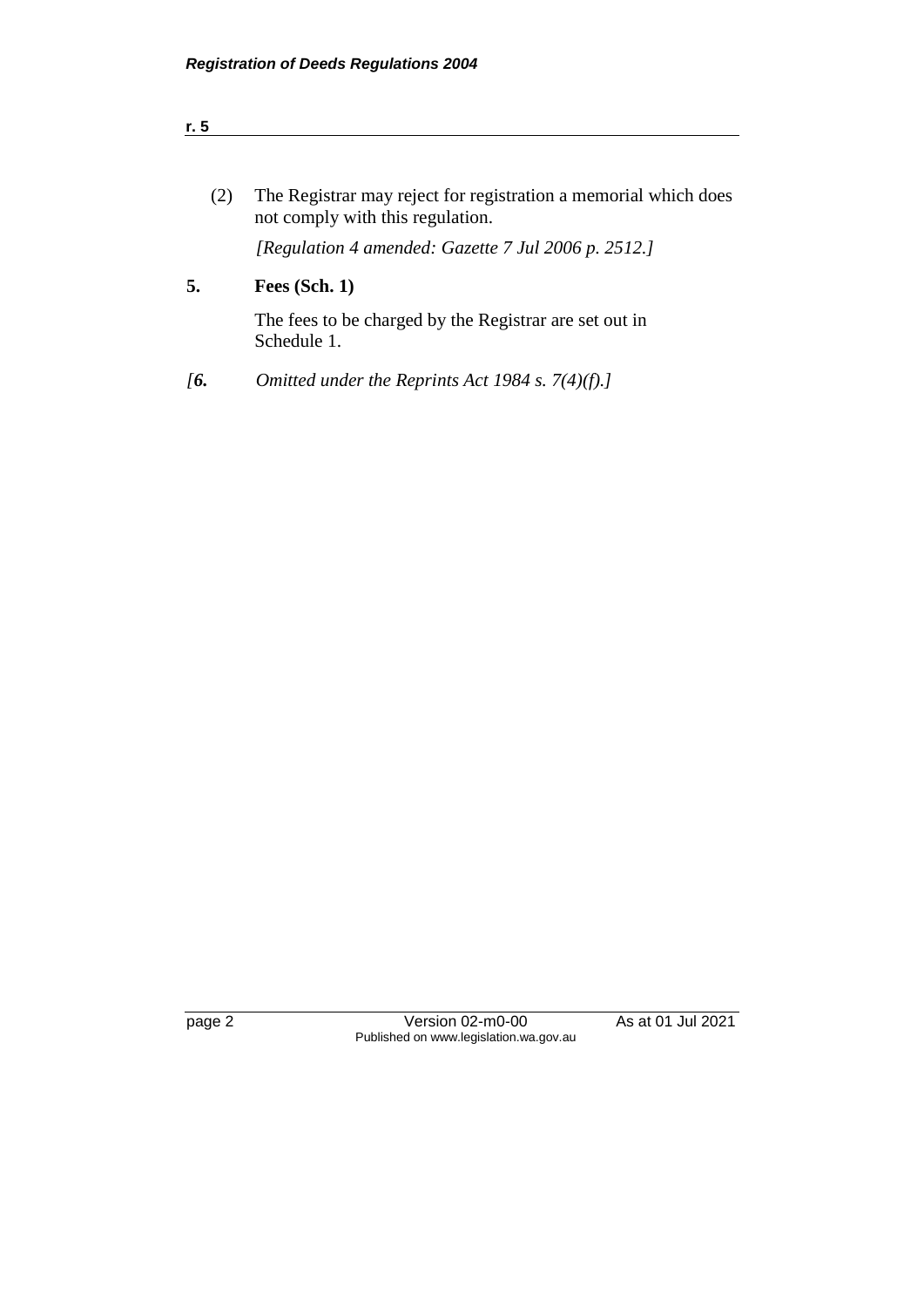## **Schedule 1 — Fees to be charged by the Registrar**

[r. 5]

#### **Division 1 — Registrations**

| 1. | For registering, recording, enrolling or receiving on<br>deposit, any memorial, enrolment or instrument                                                                                                                                                                                                                                                        | \$157.70 |
|----|----------------------------------------------------------------------------------------------------------------------------------------------------------------------------------------------------------------------------------------------------------------------------------------------------------------------------------------------------------------|----------|
| 2. | For cancelling or amending a registration by order of<br>the Court                                                                                                                                                                                                                                                                                             | \$157.70 |
|    | [Division 1 amended: Gazette 24 Jun 2005 p. 2761; 7 Jul 2006]<br>p. 2512; 25 Jun 2007 p. 2966-7; 20 Jun 2008 p. 2708; 9 Jan 2009<br>p. 28; 19 Jun 2009 p. 2242; 18 Jun 2010 p. 2677; 14 Jun 2011<br>p. 2137; 19 Jun 2015 p. 2135; 24 Jun 2016 p. 2321; 23 Jun 2017<br>p. 3181; 15 Jun 2018 p. 1923; 21 May 2019 p. 1474; SL 2020/76 r. 4;<br>SL 2021/88 r. 4.] |          |

#### **Division 2 — Reproduction of documents**

1. For a photocopy supplied of a memorial or other document not specifically provided for ..................... \$27.20

*[Division 2 amended: Gazette 7 Jul 2006 p. 2512; 25 Jun 2007 p. 2967; 20 Jun 2008 p. 2708; 9 Jan 2009 p. 29; 19 Jun 2009 p. 2242; 18 Jun 2010 p. 2677; 14 Jun 2011 p. 2137; 19 Jun 2015 p. 2135; 24 Jun 2016 p. 2321; 23 Jun 2017 p. 3181; 15 Jun 2018 p. 1923; 21 May 2019 p. 1474; SL 2020/76 r. 4; SL 2021/88 r. 4.]*

#### **Division 3 — Miscellaneous**

1. For a certification by the Registrar ........................... \$65.00 2. Withdrawal of a memorial registered under section 46 of the *Land Tax Assessment Act 1976* before that Act was repealed or the *Taxation Administration Act 2003* Part 6 Division 2 ............... 157.70

As at 01 Jul 2021 Version 02-m0-00 Page 3 Published on www.legislation.wa.gov.au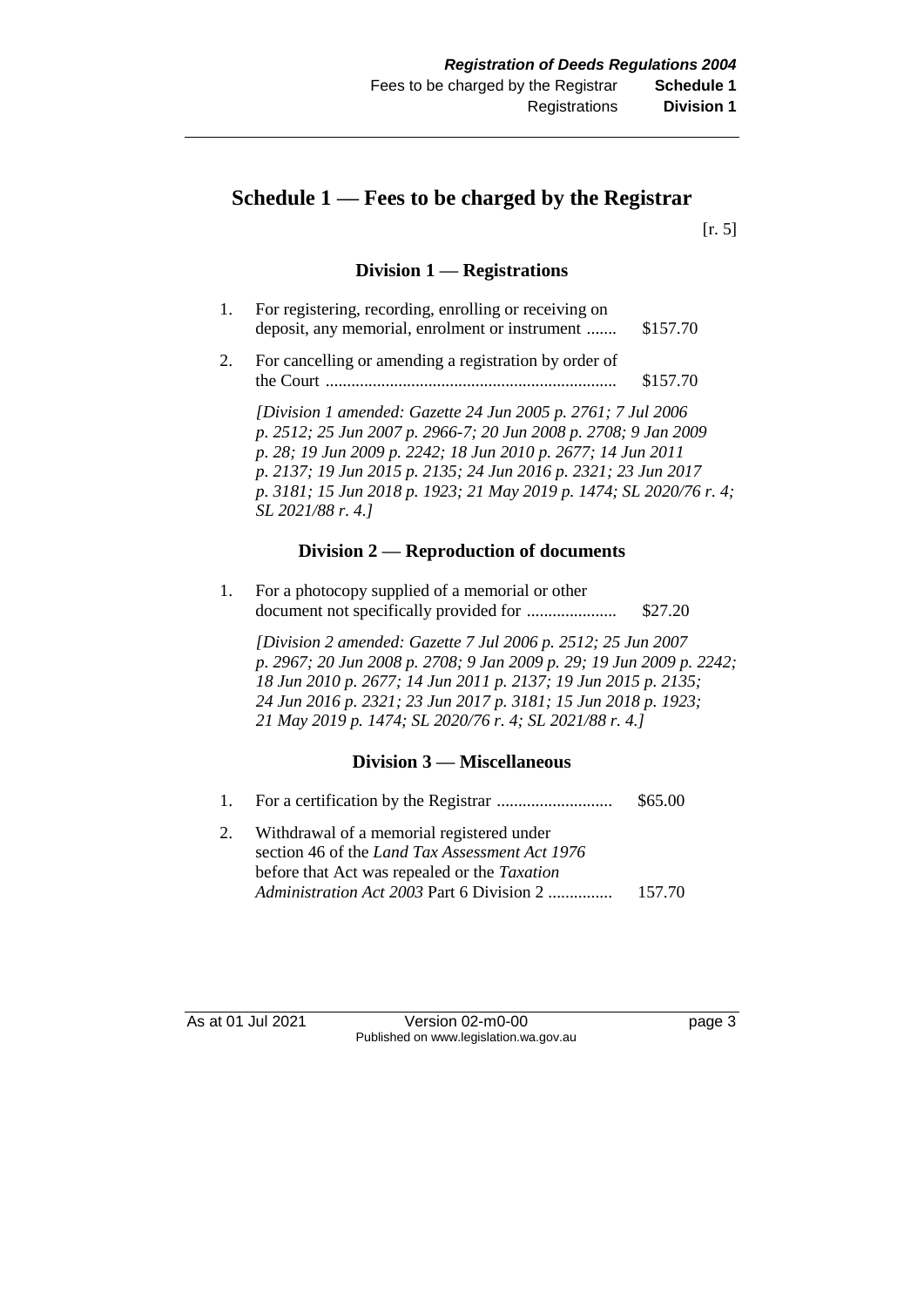3. For any service not mentioned in this Schedule ....... fee, if any, as assessed by the Registrar, not exceeding actual cost

*[Division 3 amended: Gazette 24 Jun 2005 p. 2761; 7 Jul 2006 p. 2512; 25 Jun 2007 p. 2967; 20 Jun 2008 p. 2709; 9 Jan 2009 p. 29; 19 Jun 2009 p. 2242; 18 Jun 2010 p. 2677; 14 Jun 2011 p. 2137; 19 Jun 2015 p. 2135; 24 Jun 2016 p. 2321; 23 Jun 2017 p. 3181; 15 Jun 2018 p. 1923; 21 May 2019 p. 1474; SL 2020/76 r. 4; SL 2021/88 r. 4.]*

*[Division 4 deleted: Gazette 22 Jun 2012 p. 2784.]*

page 4 Version 02-m0-00 As at 01 Jul 2021 Published on www.legislation.wa.gov.au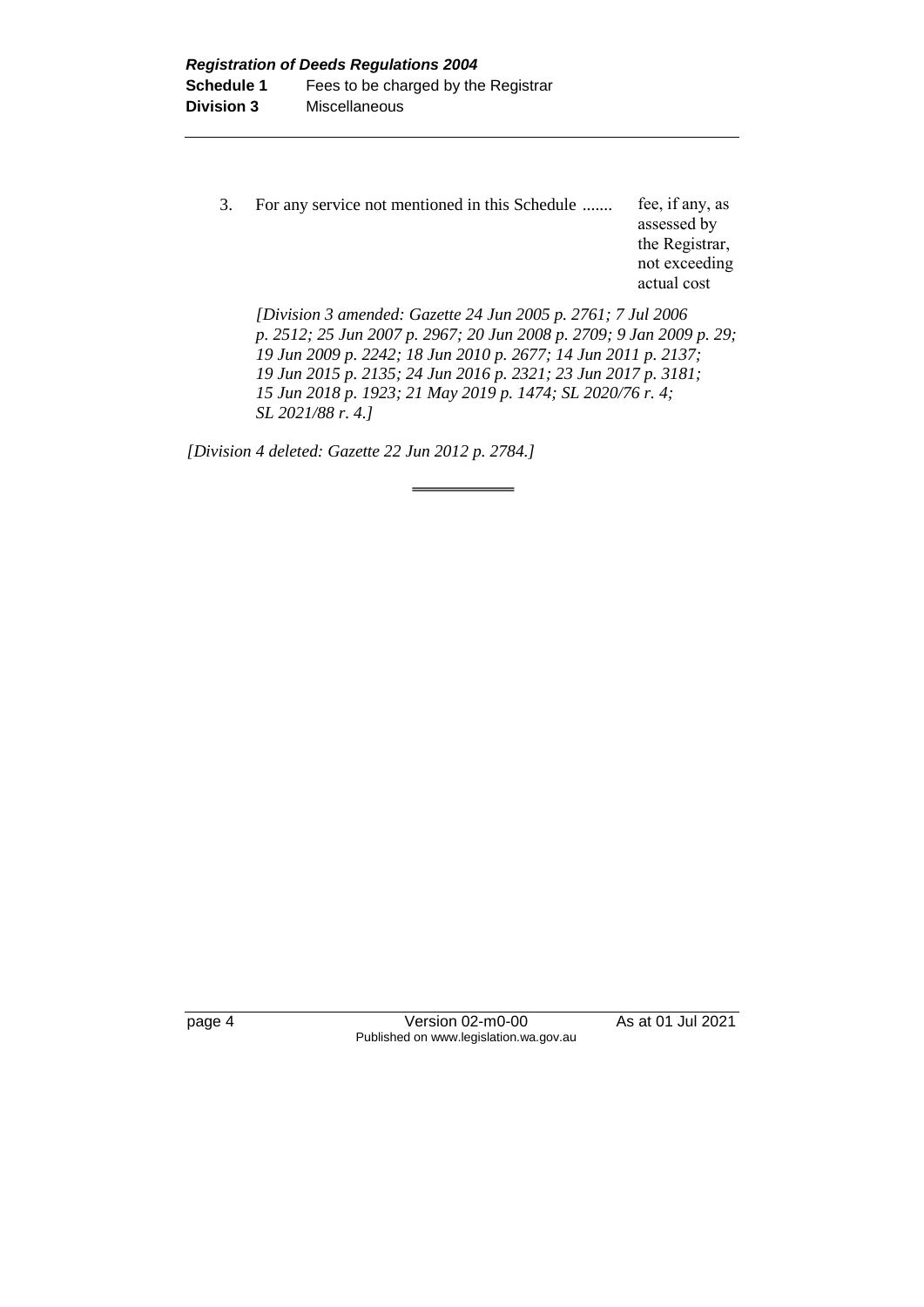## **Notes**

This is a compilation of the *Registration of Deeds Regulations 2004* and includes amendments made by other written laws. For provisions that have come into operation, and for information about any reprints, see the compilation table.

## **Compilation table**

| <b>Citation</b>                                                                                                     | <b>Published</b>         | <b>Commencement</b>                                                                                               |  |  |
|---------------------------------------------------------------------------------------------------------------------|--------------------------|-------------------------------------------------------------------------------------------------------------------|--|--|
| <b>Registration of Deeds</b><br>Regulations 2004                                                                    | 2 Sep 2004<br>p. 3822-3  | 6 Sep 2004 (see r. 2)                                                                                             |  |  |
| <b>Registration of Deeds Amendment</b><br>Regulations 2005                                                          | 24 Jun 2005<br>p. 2760-1 | 4 Jul 2005 (see r. 2)                                                                                             |  |  |
| <b>Registration of Deeds Amendment</b><br>Regulations 2006                                                          | 7 Jul 2006<br>p. 2511-12 | 10 Jul 2006 (see r. 2)                                                                                            |  |  |
| <b>Registration of Deeds Amendment</b><br><b>Regulations 2007</b>                                                   | 25 Jun 2007<br>p. 2966-7 | r. 1 and 2: 25 Jun 2007<br>(see r. $2(a)$ );<br>Regulations other than r. 1 and 2:<br>2 Jul 2007 (see r. 2(b))    |  |  |
| <b>Registration of Deeds Amendment</b><br>Regulations 2008                                                          | 20 Jun 2008<br>p. 2708-9 | r. 1 and 2: 20 Jun 2008<br>(see r. $2(a)$ );<br>Regulations other than r. 1 and 2:<br>1 Jul 2008 (see r. $2(b)$ ) |  |  |
| <b>Reprint 1: The Registration of Deeds Regulations 2004 as at 5 Dec 2008</b> (includes<br>amendments listed above) |                          |                                                                                                                   |  |  |
| <b>Registration of Deeds Amendment</b><br>Regulations (No. 2) 2008                                                  | 9 Jan 2009<br>p. 28-9    | r. 1 and 2: 9 Jan 2009<br>(see r. $2(a)$ );<br>Regulations other than r. 1 and 2:                                 |  |  |

|                                                     |                          | 19 Jan 2009 (see r. 2(b))                                                                                         |
|-----------------------------------------------------|--------------------------|-------------------------------------------------------------------------------------------------------------------|
| Registration of Deeds Amendment<br>Regulations 2009 | 19 Jun 2009<br>p. 2241-2 | r. 1 and 2: 19 Jun 2009<br>(see r. $2(a)$ );<br>Regulations other than r. 1 and 2:<br>1 Jul 2009 (see r. $2(b)$ ) |
| Registration of Deeds Amendment<br>Regulations 2010 | 18 Jun 2010<br>p. 2677   | r. 1 and 2: 18 Jun 2010<br>(see r. $2(a)$ );<br>Regulations other than r. 1 and 2:<br>1 Jul 2010 (see r. $2(b)$ ) |
| Registration of Deeds Amendment<br>Regulations 2011 | 14 Jun 2011<br>p. 2136-7 | r. 1 and 2: 14 Jun 2011<br>(see r. $2(a)$ );<br>Regulations other than r. 1 and 2:<br>1 Jul 2011 (see r. 2(b))    |

As at 01 Jul 2021 Version 02-m0-00 Page 5 Published on www.legislation.wa.gov.au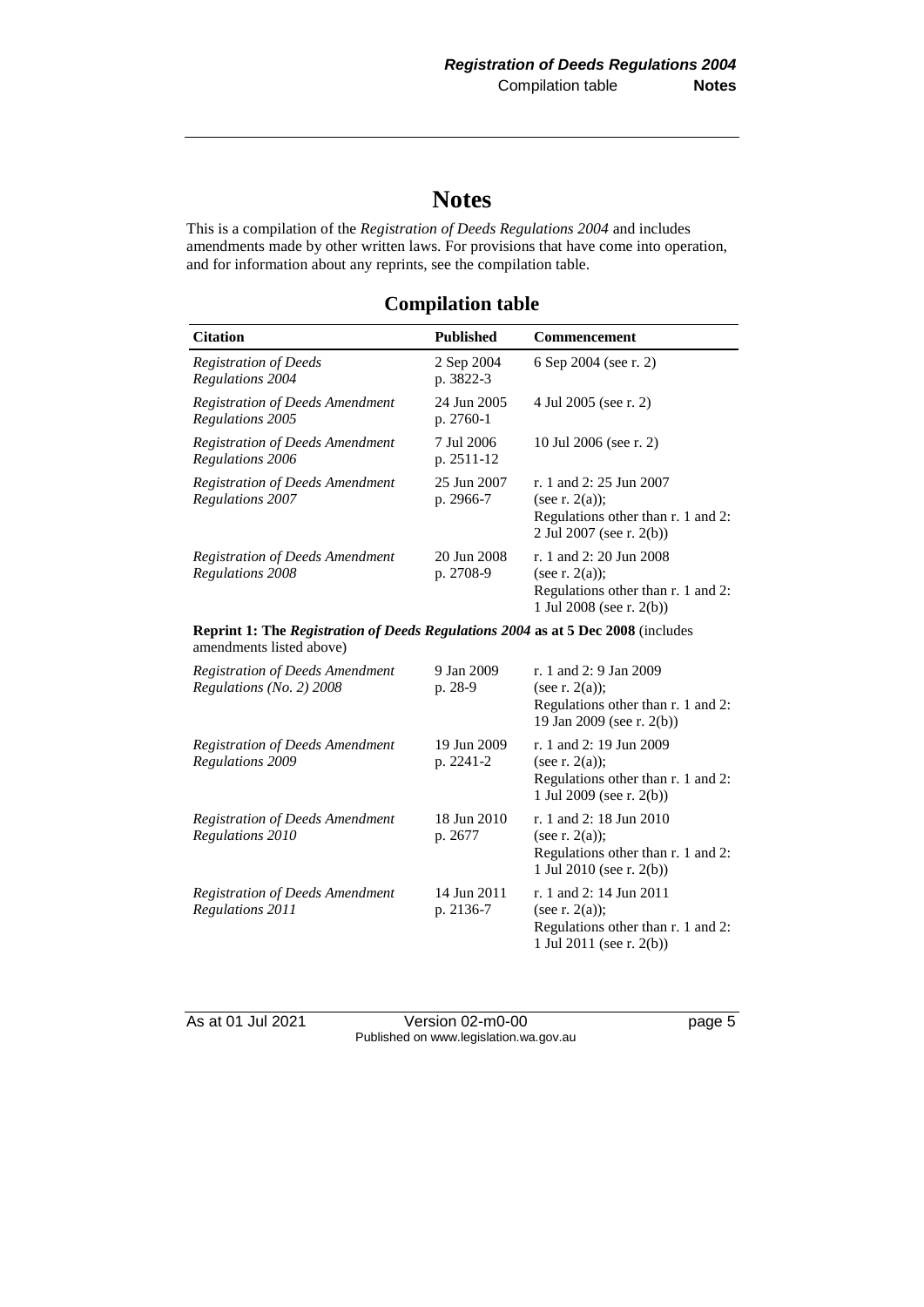| <b>Citation</b>                                                                                                      | <b>Published</b>          | <b>Commencement</b>                                                                                               |
|----------------------------------------------------------------------------------------------------------------------|---------------------------|-------------------------------------------------------------------------------------------------------------------|
| <b>Registration of Deeds Amendment</b><br>Regulations 2012                                                           | 22 Jun 2012<br>p. 2783-4  | r. 1 and 2: 22 Jun 2012<br>(see r. $2(a)$ );<br>Regulations other than r. 1 and 2:<br>1 Jul 2012 (see r. 2(b))    |
| <b>Reprint 2: The Registration of Deeds Regulations 2004 as at 12 Oct 2012</b> (includes<br>amendments listed above) |                           |                                                                                                                   |
| <b>Registration of Deeds Amendment</b><br>Regulations 2015                                                           | 19 Jun 2015<br>p. 2134-5  | r. 1 and 2: 19 Jun 2015<br>(see r. $2(a)$ );<br>Regulations other than r. 1 and 2:<br>1 Jul 2015 (see r. 2(b))    |
| Lands Regulations Amendment (Fees<br>and Charges) Regulations 2016 Pt. 2                                             | 24 Jun 2016<br>p. 2320-5  | r. 1 and 2: 24 Jun 2016<br>(see r. $2(a)$ );<br>Regulations other than r. 1 and 2:<br>1 Jul 2016 (see r. $2(b)$ ) |
| <b>Lands Regulations Amendment (Fees</b><br>and Charges) Regulations 2017 Pt. 2                                      | 23 Jun 2017<br>p. 3181-6  | 3 Jul 2017 (see r. 2(b))                                                                                          |
| Lands Regulations Amendment (Fees<br>and Charges) Regulations 2018 Pt. 2                                             | 15 Jun 2018<br>p. 1923-8  | 1 Jul 2018 (see r. 2(b))                                                                                          |
| Lands Regulations Amendment (Fees<br>and Charges) Regulations 2019 Pt. 2                                             | 21 May 2019<br>p. 1474-81 | 1 Jul 2019 (see r. 2(b))                                                                                          |
| <b>Lands Regulations Amendment (Fees</b><br>and Charges) Regulations 2020 Pt. 2                                      | SL 2020/76<br>9 Jun 2020  | 1 Jul 2020 (see r. $2(b)$ )                                                                                       |
| Lands Regulations Amendment (Fees<br>and Charges) Regulations 2021 Pt. 2                                             | SL 2021/88<br>18 Jun 2021 | 1 Jul 2021 (see r. 2(b))                                                                                          |

page 6 Version 02-m0-00 As at 01 Jul 2021 Published on www.legislation.wa.gov.au